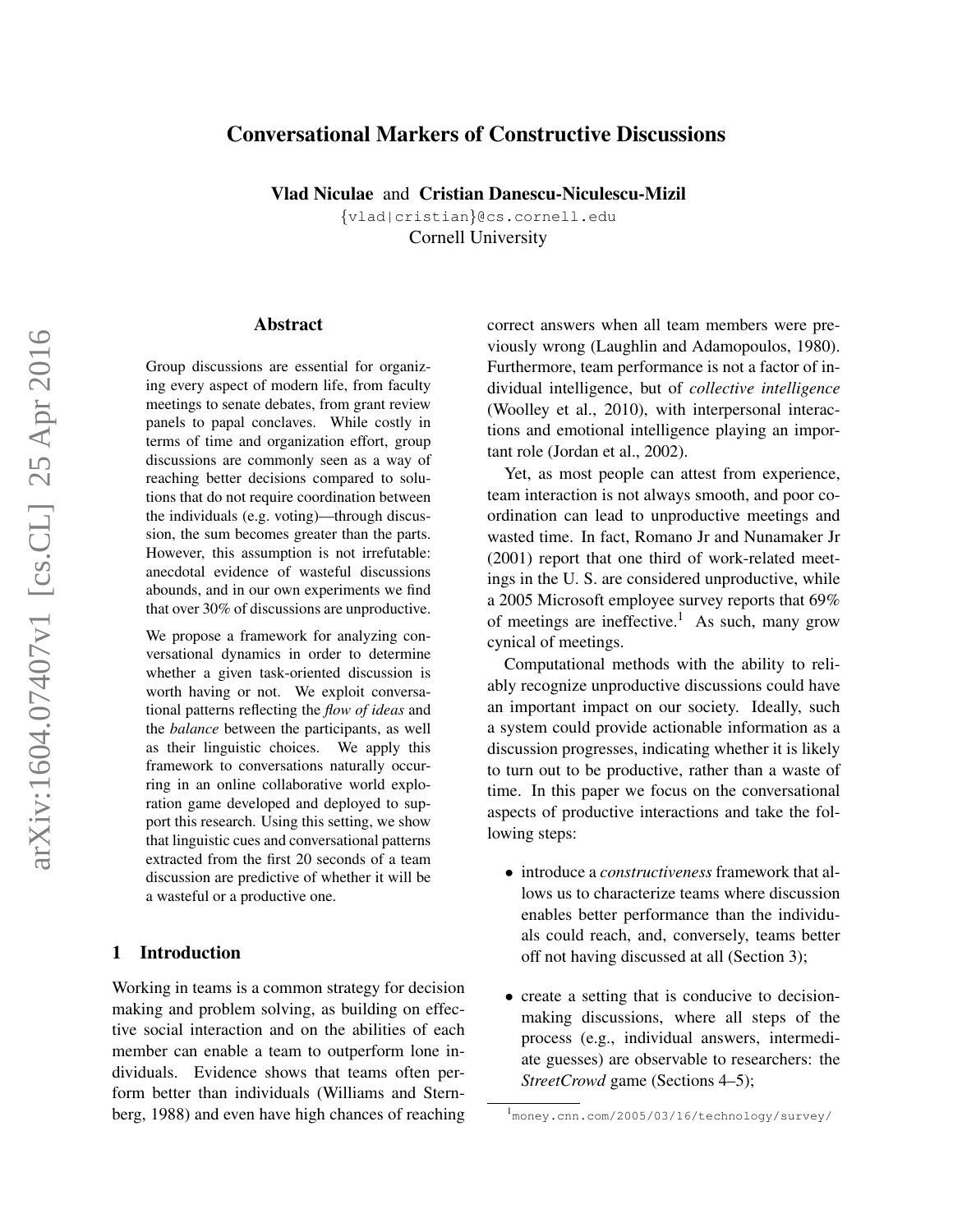• develop a novel framework for conversational analysis in small group discussions, studying aspects such as the flow of ideas, conversational dynamics, and group balance (Sections 6–7).

We reveal differences in the collective decision process characteristic of productive and unproductive teams, and show that these differences are reflected in their conversational patterns. For example, the language used when new ideas are introduced and adopted encodes important discriminative cues. Measures of interactional balance and language matching (Niederhoffer and Pennebaker, 2002; Danescu-Niculescu-Mizil et al., 2011) also prove to be informative, suggesting that more balanced discussions are most productive. Our results underline the potential held by computational approaches to conversational dynamics. To encourage further work in this direction, we render our dataset of task-oriented discussions and our featureextraction code publicly available.<sup>2</sup>

## 2 Related Work

Existing computational work on task-oriented group interaction is largely focused on how well the team performs. Coetzee et al. (2015) deployed and studied the impact of a chat-based team interaction platform in massive open online courses, finding that teams reach more correct answers than individuals, and that the experience is more enjoyable. One often studied experimental setting is the HCRC Map Task Corpus (Anderson et al., 1991), consisting of 128 conversations between pairs of people, where a designated one gives directions to the other. This simplified setting avoids issues like role establishment and leadership. Reitter and Moore (2007) find that successful dialogs are characterized by longterm adaptation and alignment of linguistic structures at syntactic, lexical and character level. A notable feature of this work is the *success prediction* task attempted using only the first 5 minutes of conversation. Other attempts use authority level features inspired from negotiation theory, experimental meta-features, task-specific features (Mayfield et al., 2011), and sociolinguistic spelling differences (Mayfield et al., 2012). Another research path

uses negotiation tasks from the Inspire dataset (Kersten and Zhang, 2003), a collection of 1525 online bilateral negotiations where roles are fixed (buyer and seller) and success is defined by the sale going through. Sokolova et al. (2008) use a bag-of-words model and investigate the importance of temporal aspects. Sokolova and Lapalme (2012) measure informativeness, quantified by lexical sets of degrees, scalars and comparatives.

Research on success in groups with more than two members is less common. Friedberg et al. (2012) model the grades of 27 group assignments from a class using measures of average entrainment, finding task-specific words to be a strong cue. Jung (2011) shows how the affective balance expressed in teams correlates with performance on engineering tasks, in 30 teams of up to 4 students. In a related study the balance in the first 5 minutes of an interaction is found predictive of performance (Jung et al., 2012). None of the research we are aware of controls for initial skill or potential of the team members.

In management science, network analysis reveals that certain subgraphs found in long-term, structured teams indicate better performance, as rated by senior managers (Cummings and Cross, 2003); controlled experiments show that optimal structures depend on the complexity of the task (Guetzkow and Simon, 1955; Bavelas, 1950). These studies, as well as much of the research on effective team crowdsourcing (Lasecki et al., 2012; Wang et al., 2011, *inter alia*), do not focus on linguistic and conversational factors.

## 3 Constructive Discussions

The first hurdle is to reliably quantify how productive group conversations are. In problem-solving, the ultimate goal is to find the correct answer, or, failing that, to come as close to it as possible. To quantify closeness to the correct answer, a *score* is often used, such that better guesses get higher scores; for example, school grades.

In contrast, our goal is to measure how productive a team's interaction is. Scores are measures of correctness, so using them as a proxy for interaction quality is not ideal: a team of straight *A* students can manage to get an *A* on a project without exchanging ideas, while a group of *D* students getting a *B* is

<sup>2</sup>https://vene.ro/constructive/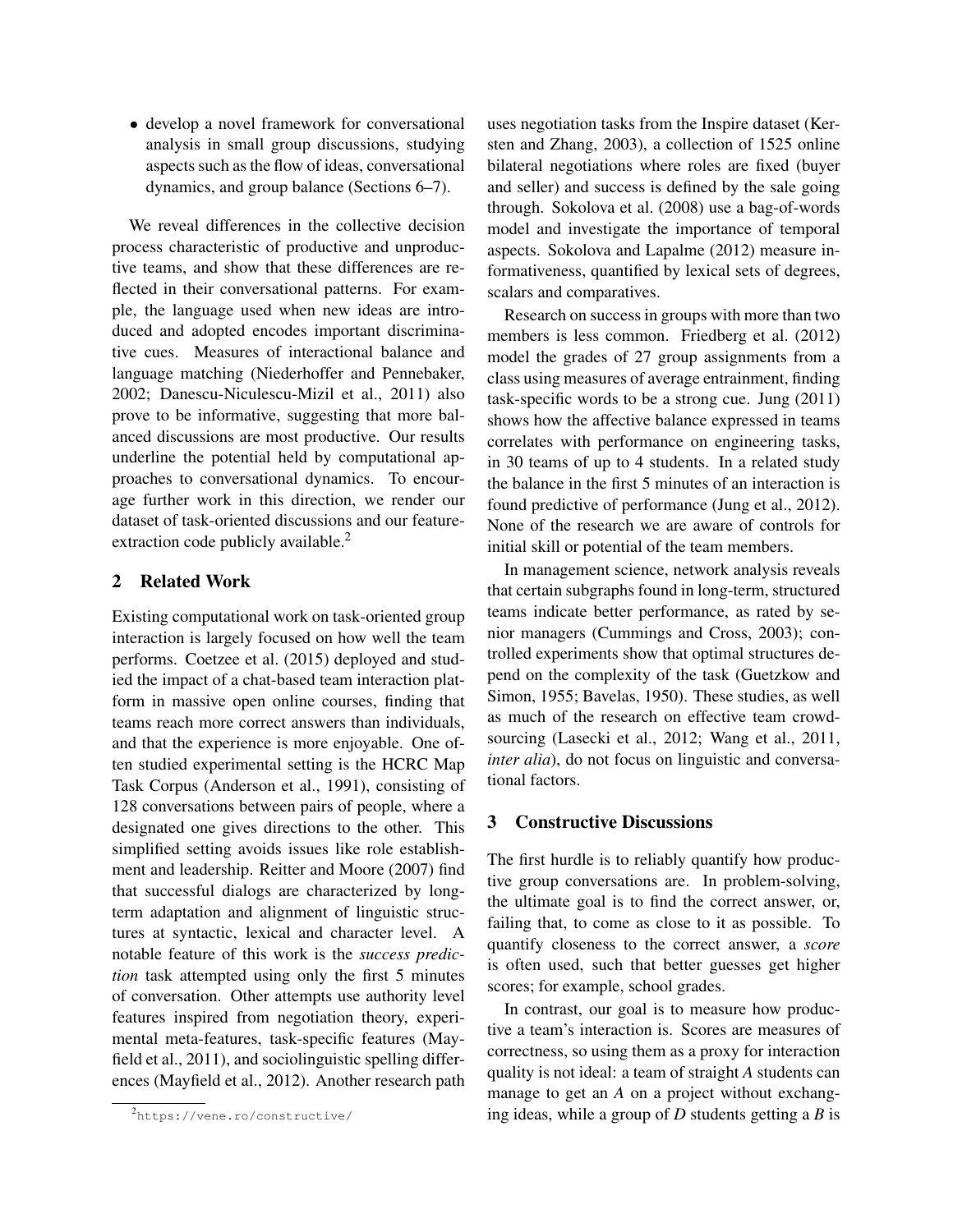

Figure 1: Intuitive sketch for constructiveness. The solid green circle corresponds a team guess following a constructive discussion ( $c_{avg} > 0$ ), the dashed green circle corresponds to the scenario of a team that outperforms its best member ( $c_{best} > 0$ ), while the dashed red circle corresponds to a team that underperforms its worst member ( $c_{\text{worst}} < 0$ ).

more interesting. In the latter case, the team's improved performance is likely to come from a good discussion and an efficient exchange of complementary ideas—making the sum greater than the parts.

To capture this intuition we say a team discussion is *constructive* if it results in an improvement over the potential of the individuals. We can then quantify the degree of constructiveness  $c_{avg}$  as the improvement of the team score  $t$  over the mean of the initial scores  $g_i$  of the N individuals in the team:

$$
c_{\text{avg}} = \text{score}(t) - \frac{\sum_{i=1}^{N} \text{score}(g_i)}{N}.
$$

The higher  $c_{avg}$  is, the more the team's answer, *after discussion*, improves upon the individuals' average performance *before discussion*; zero constructiveness ( $c_{\text{avg}} = 0$ ) means the team performed no better than its members did before discussing, while negative constructiveness ( $c_{\text{avg}} < 0$ ) corresponds to non-constructive discussions.<sup>3</sup> Figure 1 sketches the idea visually: the dark green circle corresponds to the team's score after a constructive discussion  $(c_{\text{avg}} > 0)$ , being above the average individual score.

Since individuals answers can sometimes vary widely, we also consider the extreme cases of teams that perform better than the best team member  $(c_{best} > 0)$  and worse than the worst member  $(c<sub>worst</sub> < 0)$ , where:

$$
c_{\text{best}} = \text{score}(t) - \max_{i} \text{score}(g_i)
$$

$$
c_{\text{worst}} = \text{score}(t) - \min_{i} \text{score}(g_i).
$$

One way to think of the extreme cases is to imagine a team supervisor that collects the individual answers and aggregates them, without any external information. An oracle supervisor can do no better than choosing the best answer. The discussion and interaction of teams where  $c_{best} > 0$  leads to a better answer than such an oracle could achieve. (One such scenario is illustrated by the dashed light green circle in Figure 1.) Similarly, teams where  $c_{\text{worst}} < 0$ waste their time completely, as simply picking one of their members' answers at random is guaranteed to do better. (The dashed red circle in Figure 1 illustrates this scenario.)

The most important aspect of the constructiveness framework, in contrast to traditional measures of correctness or success, is that all constructiveness measures are designed to control for initial performance or potential of the team members, in order to focus on the effect of the discussion.<sup>4</sup>

In settings of importance, the true answer is not known a priori, and this constructiveness cannot be calculated directly. We therefore seek out to model constructiveness using observable conversational and linguistic correlates (Sections 6–7). To develop such a model, we design a large-scale experimental setting where the true answer is available to researchers, but unknown by the players (Section 4).

## 4 Experimental setting

#### 4.1 StreetCrowd

In order to study the constructiveness of taskoriented group discussion, we need a setting that is conducive to decision-making discussions, where all steps of the process (individual answers, intermediate guesses, group discussions and decisions) are observable. Furthermore, to study at scale, we need to

<sup>&</sup>lt;sup>3</sup> From an operational perspective, a team can choose, instead of having a discussion, to aggregate individual guesses, e.g., by majority voting or averaging. Non-constructive discussions roughly correspond to cases where such an aggregate guess would actually be better than what the team discussion would accomplish.

<sup>&</sup>lt;sup>4</sup>Due to its relative nature, constructiveness also accounts for variation in task difficulty in most scenarios. For example, in terms of cworst, when a team cannot even match its worst performing member, this is a sign of poor team interaction even if the task is particularly challenging.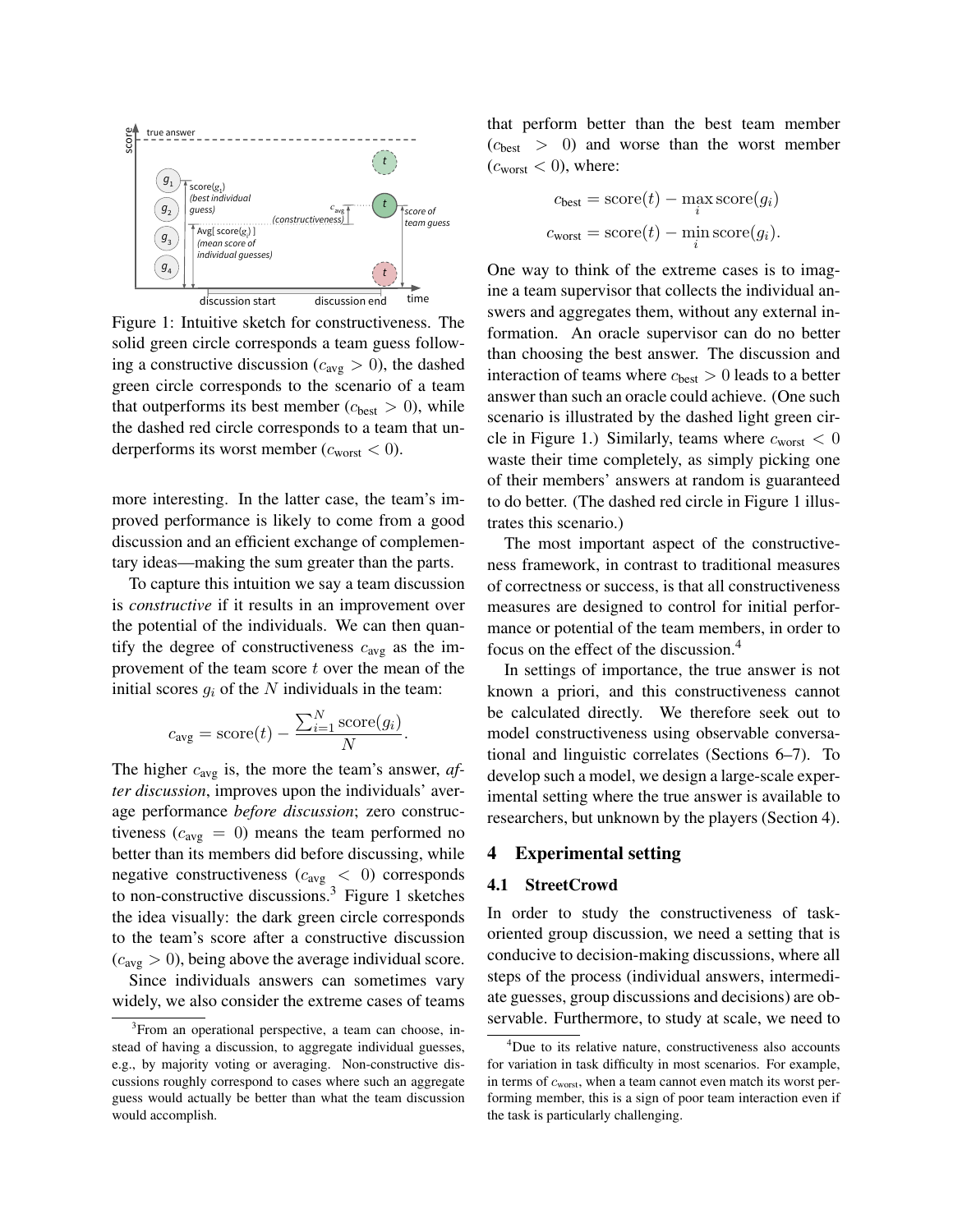find a class of complex tasks with known solutions that can be automatically generated, but that cannot be easily solved by simply querying search engines.

With these constraints in mind, we built *StreetCrowd*, an online multi-player world exploration game.<sup>5</sup> *StreetCrowd* is played in teams of at least two players and is built around a geographic puzzle: determining your location based on firstperson images from the ground level.<sup>6</sup> Each location generates a new puzzle.

Solo phase. Each player has 3 minutes to navigate the surroundings, explore, and try to find clues. This happens independently and without communicating. At the end, the player is asked to make a guess by placing a marker on the world's map, and is prompted for an explanation and for a confidence level. The answer is not yet revealed.

Team phase. The team must then decide on a single, common guess. To accomplish this, all teammates are placed in a chatroom and are provided with a map and a shared marker. Any player can move the marker at any point during the discussion. The game ends when all players agree on the answer, or when the time limit is reached. An example discussion is given in Figure 4.

Guesses are scored according to their distance to the true location using the spherical law of cosines:

 $score(guess, true) = -Rd(guess, true)$ 

where  $d$  is the arc distance on a sphere, and  $R$  denotes the radius of the earth, assumed spherical. The score is given by the negative distance in kilometers, such that higher means better. To motivate players and emphasize collaboration, the main *StreetCrowd* page displays a leaderboard consisting of the best team players.

The key aspects of the *StreetCrowd* design are:

- The puzzles are complex and can be generated automatically in large numbers;
- The true answers are known to researchers, but hard to obtain without solving the puzzle, allowing for objective evaluation of both individual and group performance;
- Scoring is continuous rather than discrete, allowing us to quantify degrees of improvement and capture incremental effects;
- Each teammate has a different *solo phase* experience and background knowledge, making it possible for the group discussion to shed light on new ideas;
- The puzzles are engaging and naturally conducive to collaboration, avoiding the use of monetary incentives that can bias behavior.

## 4.2 Preprocessing

In the first 8 months, over 1400 distinct players participated in over 2800 *StreetCrowd* games. We tokenize and part-of-speech tag the conversations.<sup>7</sup> Before analysis, due to the public nature of the game, we perform several filtering and quality check steps. Discarding trivial games. We remove all games that the developers took part in. We filter games where the team fails to provide a guess, where fewer than two team members engage in the team chat, and puzzles with insufficient samples.

Preventing and detecting cheating. The *StreetCrowd* tutorial asks players to avoid using external resources to look up clues and get an unfair advantage. To prevent cheating, we detect and block chat messages that link to websites, and we employ cookies and user accounts to prevent people from playing the same puzzle multiple times. To identify games that slip through this net, we flag cases where the team, or any individual player, guesses within 10 km of the correct answer, and leaves the window while playing. We further remove a small set of games where the players confess to cheating in the chat.

After filtering, our dataset consists of 1450 games on 70 different puzzles, with an average of 3.9 games per unique player, and 12.1 messages and 64.5 words in an average conversation.

## 5 Constructiveness in StreetCrowd

We find that, indeed, most of the games are constructive. There are, however, 32% non-constructive

<sup>5</sup> http://streetcrowd.us/start

<sup>(</sup>the experiment was approved by the IRB).

<sup>&</sup>lt;sup>6</sup>We embed Google Street View data.

<sup>&</sup>lt;sup>7</sup>We use the *TweetNLP* toolkit (Owoputi et al., 2013) with a tag set developed for Twitter data. Manual examination reveals this approach to be well suited for online chat data.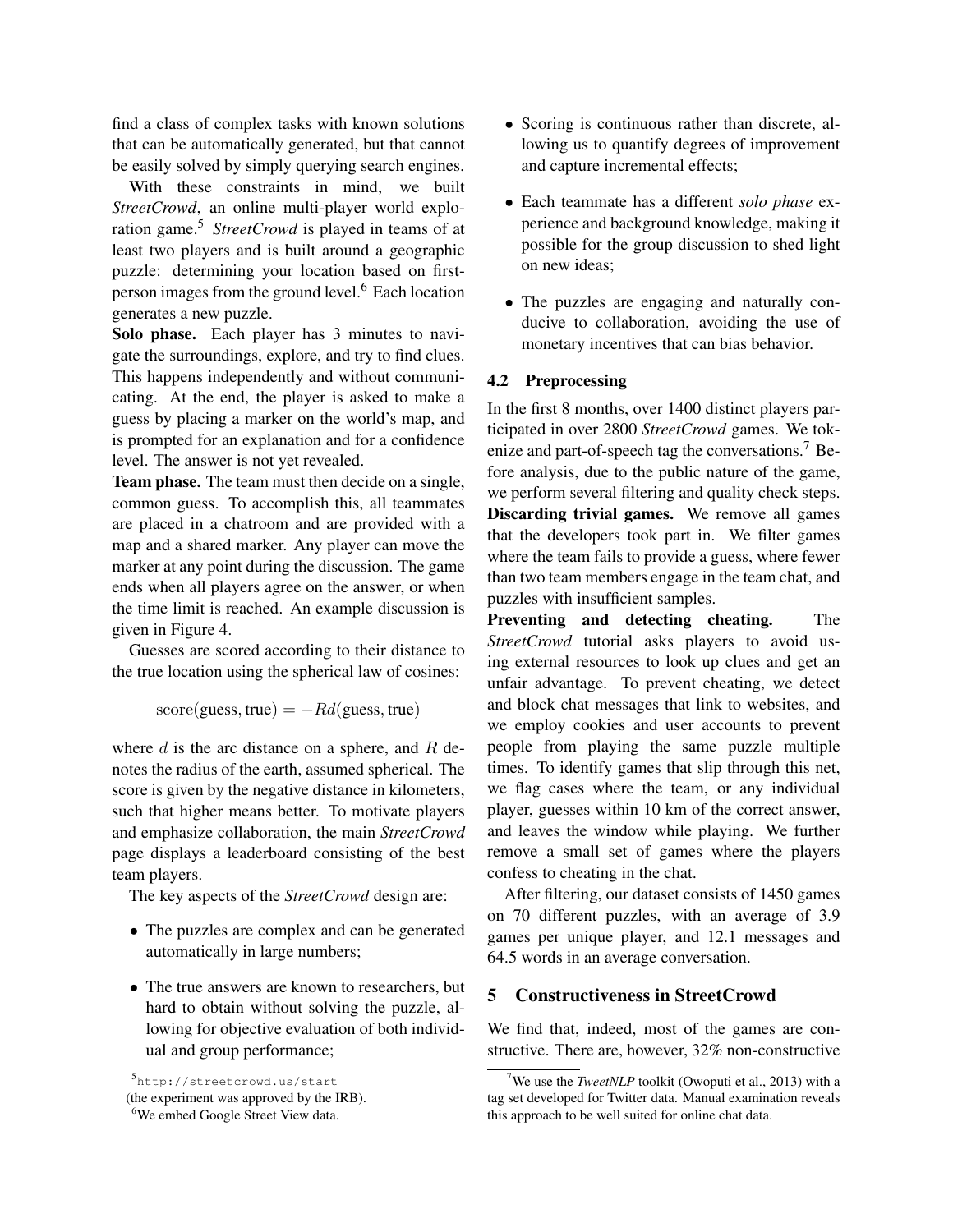

Figure 2: Distribution of team constructiveness.

games ( $c_{\text{avg}} < 0$ ); this reflects very closely the survey by Romano Jr and Nunamaker Jr (2001). Interestingly, in 36% of games, the team arrives at a better answer than any of the individual guesses  $(c<sub>best</sub> > 0)$ . The flip side is also remarkably common, with 17% of teams performing even worse than the worst individual ( $c_{worst}$  < 0). The distribution of constructiveness is shown in Figure 2: the fat tails indicate that cases of large improvements and large deterioration are not uncommon.

Collective decision process. Due to the full instrumentation of the game interface, we can investigate how constructiveness emerges out of the team's interaction. The team's intermediate guesses during discussion confirm that a meaningful process leads to the final team decision: guesses get closer and closer to the final submitted guess (Figure 3a); in other words, the team *converges* to their final guess.

Notably, when considering how *correct* the intermediate guesses are, we notice an important difference between the way constructive and nonconstructive teams converge to their final guess (Figure 3b). During their collaborative decision process, constructive teams make guesses that get closer and closer to the correct answer; in contrast, nonconstructive teams make guesses that take them farther from the correct answer. This observation has two important consequences. First, it shows that the two types of teams behave differently throughout, suggesting we could potentially detect nonconstructive discussions early on, using interaction patterns. Second, it emphasizes the potential practical value of such a task: stopping a non-constructive team early could lead to a better answer than if they would carry on.



(a) Distance between the last three intermediate guesses and the final guess.



(b) Score of the first three intermediate guesses; the mean score of the initial individual guesses and the score of the final team guess are shown for reference.

Figure 3: Intermediate guesses offer a glimpse at the decision process: (a) guesses converge rather than zig-zag (b) in constructive games, guesses get incrementally better than the mean individual score, while in non-constructive games, they get worse. (Games with  $\geq$  3 intermediate guesses.)

#### 6 Conversation analysis

The process of team convergence revealed in the previous section suggests a relation between the interaction leading to the final group decision and the relative quality of the outcome. In this section, we develop a conversation analysis framework aimed at characterizing this relation. This framework relies on conversational patterns and linguistic features, while steering away from lexicalized cues that might not generalize well beyond our experimental setting. To enable reproducibility, we make available the feature extraction code and the hand-crafted resources on which it relies.<sup>8</sup>

<sup>8</sup> https://vene.ro/constructive/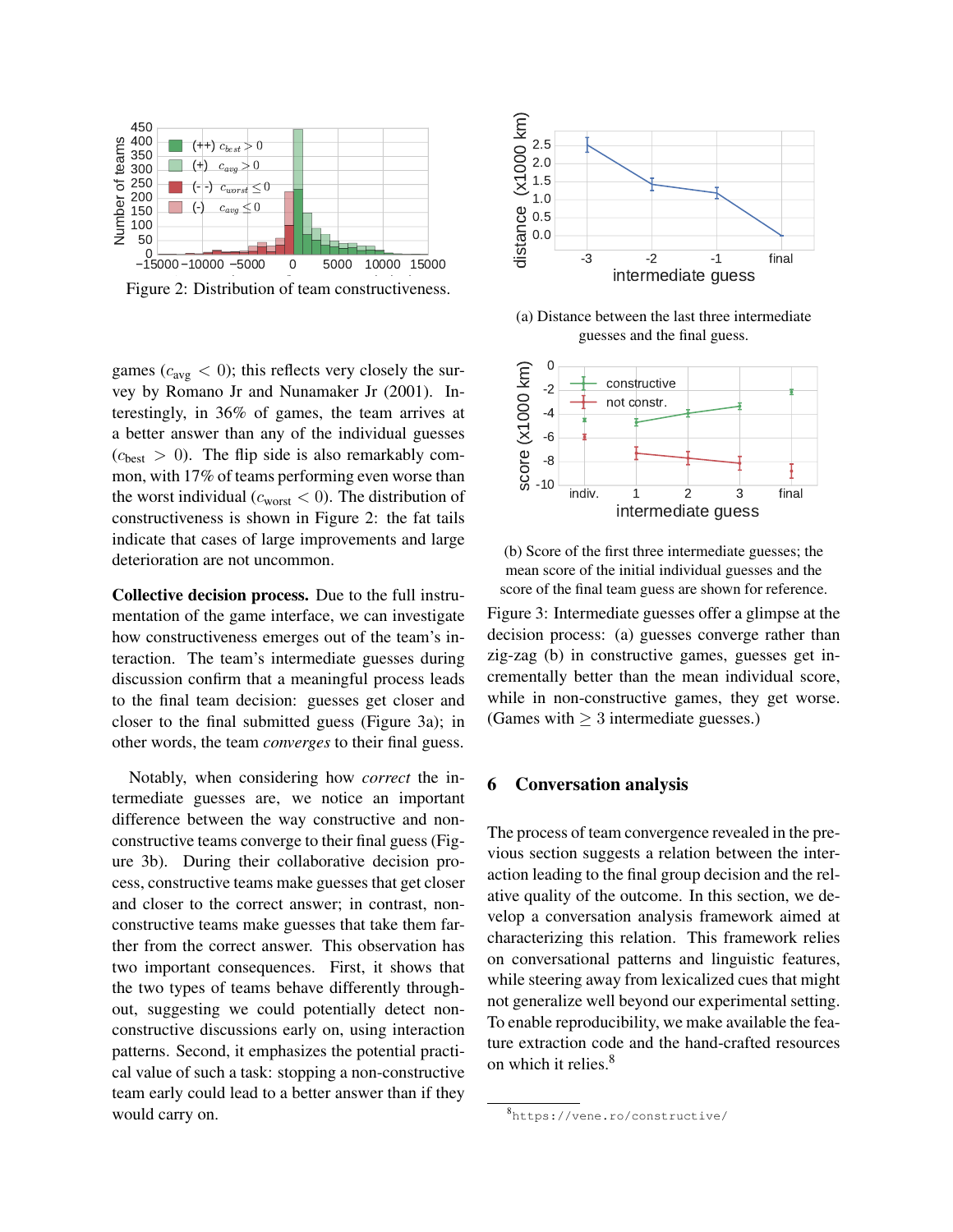

Figure 4: Example (constructive) conversation and the corresponding flow of ideas. Idea mentions are in bold, and relevant word classess are underlined. Arrow colors map to introducer–adopter pairs, matching the edges in the top-right graph.

#### 6.1 Idea flow

Task-oriented discussions are the the primary way of exchanging ideas and opinions between the group members; some are quickly discarded while others prove useful to the final guess. The arrows in Figure 4 show how ideas are introduced and discussed in that example conversation. We attempt to capture the shape in which the ideas flow in the discussion. In particular, we are interested in how many ideas are discussed, how widely they are adopted, who tends to introduce them, and how.

We consider as candidate ideas all nouns, proper nouns, adjectives and verbs that are not stopwords. As soon as a candidate idea introduced by a player is *adopted* by another, we count it. Henceforth, we'll refer to such adopted ideas simply as *ideas*. In general chat domains, state-of-the-art models of conversation structure use unsupervised probabilistic models (Ritter et al., 2010; Elsner and Charniak, 2010). Since *StreetCrowd* conversations are short and focused, the *adoption* filter is sufficient to accurately capture what ideas are being discussed; a manual examination of the ideas reveals almost exclusively place names and words such as *flag*, *sign*, *road* highly relevant clues in the context of *StreetCrowd*. In Figure 4, three ideas are adopted: *China*, *buildings* and *Shanghai*. The only idea adopted by all players is *buildings*, a good signal that this was the most important clue. A notable limitation is that this approach cannot capture the connections between *Shanghai* and *China*, or *buildings* and *apartments*. Further work is needed to robustly capture such variations in idea flow, as they could reveal trajectories (discussion getting more specific or more vague) or lexical choice disagreement.

Balance in idea contributions between the team members is a good indicator of productive discussions. In particular, in the best teams (the ones that outperform the best player, i.e.,  $c_{best} > 0$ ) the most idea-prolific player introduces fewer ideas, on average, than in the rest of the games (Figure 5a,  $p = 0.01$ .<sup>9</sup> In Figure 4, *E* is the most prolific player and only introduces two ideas. To further capture the balance in contribution between the team members, we use the entropy of the number ideas introduced by each player. We also count the number of ideas adopted unanimously as an indicator of convergence in the conversation.

In terms of the overall number of ideas discussed, both the best teams (the ones that outperform the best player) and the worst teams (the ones that perform worse than the worst player) discuss fewer ideas than the rest (Figure 5b,  $p = 0.006$ ). Indeed, an ideal interaction would avoid distracting ideas, but in teams with communication breakdowns, members might fail to adequately discuss the ideas that led them to their individual guesses.

The language used to introduce new ideas can indicate confidence or hesitation; in Figure 4, a hedge (*would*) is used when introducing the *buildings* cue. We find that, in teams that outperform the best player, ideas are less likely to be accom-

<sup>&</sup>lt;sup>9</sup>All p-values reported reported in this section are based on one-sided Mann-Whitney rank statistical significance tests.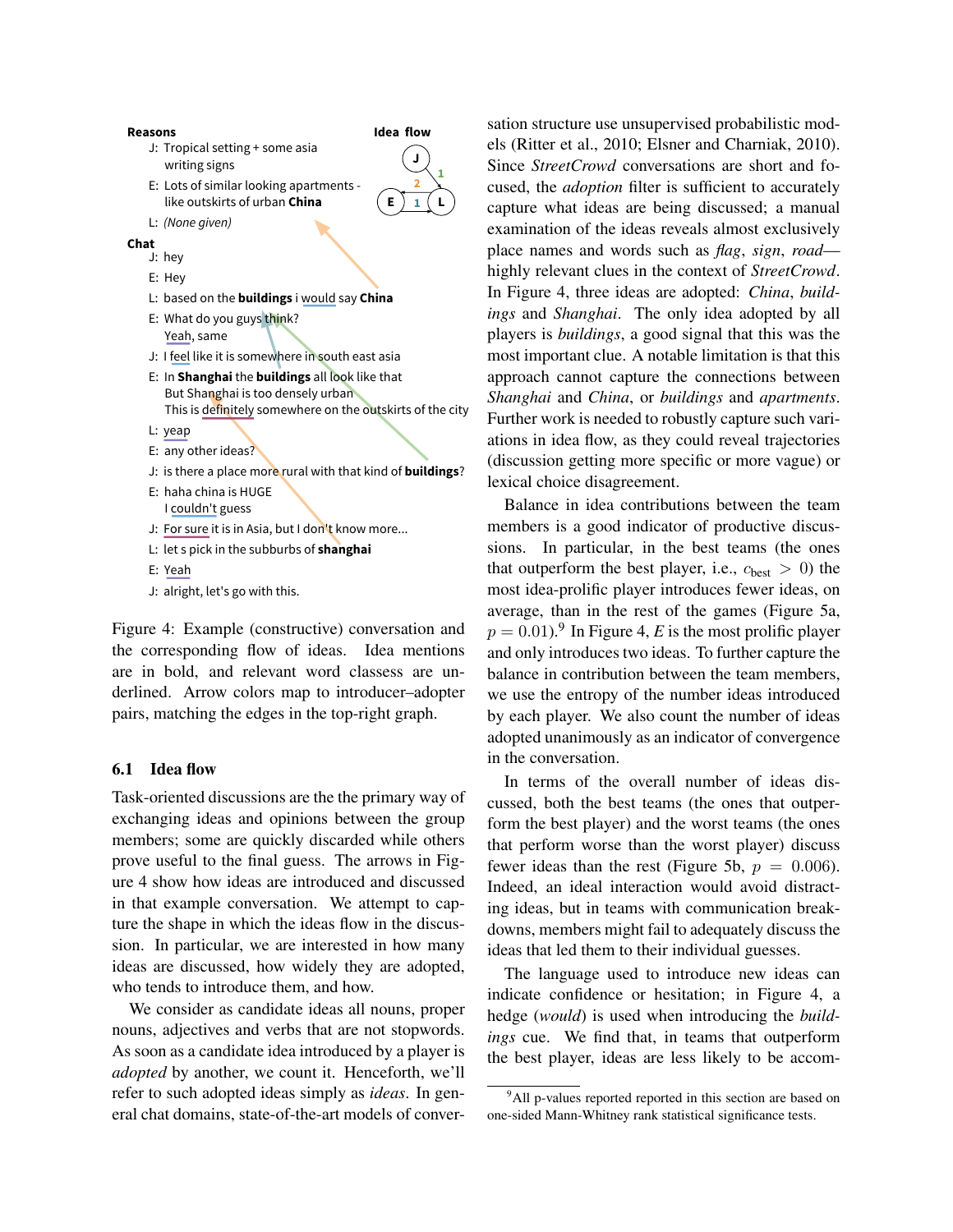

Figure 5: Averages for some of the predictive features, based on idea flow (a-d), balance (e-i), and lexicons (j). Error bars denote standard errors. Legend:  $(++)$ : teams that do better than their best member ( $N = 525$ ), (+): constructive ( $N = 986$ ), (-): non-constructive ( $N = 464$ ), (--): worse than worst member ( $N = 248$ ).

panied by hedge words when introduced (Figure 5c,  $p < 10^{-4}$ ), showing less hesitation. Furthermore, the level of confidence used when players adopt others' ideas is also informative (Figure 5d). Interestingly, overall occurrences of certainty and hedge words (detailed in Section 6.3) are not predictive, suggesting that ideas are good selectors for important discussion segments.

#### 6.2 Interaction dynamics

Balance. Interpersonal balance has been shown to be predictive of team performance (Jung, 2011; Jung et al., 2012) and, similarly, forms of linguistic balance have been shown to characterize stable relationships (Niculae et al., 2015). Here we focus on balance in contributions to the discussion and the decision process. In search of measures applicable to teams of arbitrary sizes, we use binary indicators of whether all players participate in the discussion and in moving the marker, as well as whether at least two players move the marker. To measure team balance with respect to continuous user-level features, we use the entropy of these features:

$$
\text{balance}(S) = -\sum_{\bar{s} \in S} \bar{s} \log_{|S|} \bar{s},
$$

where, for a given feature,  $S$  is the set of its values for each user, normalized to sum to 1. For instance, the chat message entropy is 1 if everybody chats equally, and decreases toward 0 as one or more players dominate. We use the entropy of the number of messages, words per message, and number of intermediate guesses. In teams that outperform the best player, users take turns controlling the marker more uniformly (Figure 5f,  $p = 0.006$ ), adding further evidence that well-balanced teams perform best. Language matching. We investigate matching at stopword, content word, and POS tag bigram level: the stopword matching at a turn is given by the number of stopwords from the earlier message repeated in the reply, divided by the total number of distinct stopwords to choose from; similarly for the rest. We micro-average over the conversation:

$$
\text{match} = \frac{\sum_{(\text{msg, reply}) \in \text{Turns}} |\text{msg} \cap \text{reply}|}{\sum_{(\text{msg, reply}) \in \text{Turns}} |\text{msg}|}.
$$

We also micro-average at the player-pair level, and use the maximum pair value as a feature. This gives an indication of how cohesive the closest pair is, which can be a sign of the level of power imbalance between the two (Danescu-Niculescu-Mizil et al., 2012). Figure 5h shows that in teams that outperform the best individual the most cohesive pair matches fewer content words ( $p = 0.023$ ). Overall matching is also significant, notably in terms of partof-speech bigrams; in teams that outperform the best individual there is less overall matching (Figure 5i,  $p = 0.007$ . These results suggest that in constructive teams the relationships between the members are less subordinate.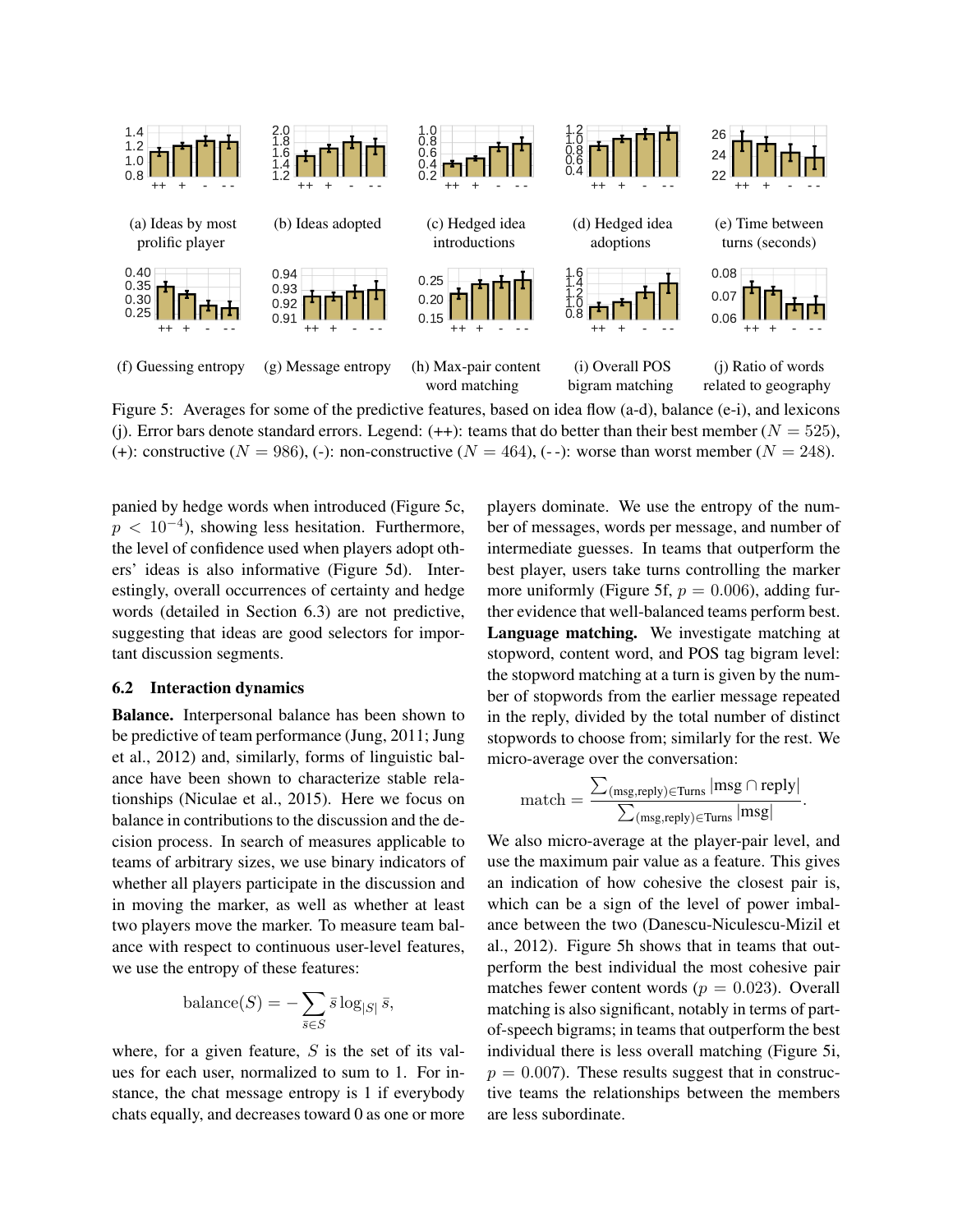Agreement and confidence. We capture the amount of agreement and disagreement using high-precision keywords and filters validated on a subset of the data. (For instance, the word *sure* marks agreement if found at the beginning of a message, but not otherwise.) In Figure 4, agreement signals are underlined with purple; the team exhibits no disagreement.

The relative position of successive guesses made can also indicate whether the team is refining a guess or contradicting each other. We measure the median distance between intermediate guesses, as well as between guesses made by different players; in constructive teams, the jumps between different player guesses are smaller ( $p < 10^{-16}$ ).

Before the discussion starts, players are asked to self-evaluate their confidence in their individual guesses. Constructive teams have more confident members on average ( $p < 10^{-5}$ ).

#### 6.3 Other linguistic features

Length and variation. We measure the average number of words per message, the total number of words used to express the *solo phase* reasons, and the overall type/token ratio of the conversation. We also measure responsiveness in terms of the mean time between turns and the total number of turns.

Psycholinguistic lexicons. We use hand-crafted lexicons inspired from LIWC (Tausczik and Pennebaker, 2010) to capture certainty and pronoun use. For example, the conversation in Figure 4 has two confident phrases, underlined in red. We also use a custom hedging lexicon adapted from Hyland (2005) for conversational data; hedging words are underlined in blue in Figure 4. To estimate how grounded the conversation is, we measure the average *concreteness* of all content nouns, adjectives, adverbs and verbs, using scalar word and bigram ratings from Brysbaert et al. (2014).<sup>10</sup> Concreteness reflects the degree to which a word denotes something perceptible, as opposed to ideas and concepts. Words like *soil* and *coconut* are highly concrete, while words like *trust* have low concreteness.

Game-specific words. We put together a lexicon of geography terms and place names, to capture task-

|                 | Full conversation |                  |         | First 20s           |       |         |
|-----------------|-------------------|------------------|---------|---------------------|-------|---------|
| Features        | $(++)$            |                  |         | $(+)$ $(--)$ $(++)$ | $(+)$ | $(- -)$ |
| <b>Baseline</b> |                   | $.51 \qquad .52$ | .55 .52 |                     | .50   | .54     |
| Linguistic      | .54               | .52              | .50     | .50                 | .51   | .50     |
| Interaction     | 55†               | 56†              | -53     | 55†                 | $57*$ | .56     |
| <b>POS</b>      | $55^{\dagger}$    | $59*$            | -55     | -54                 | -54   | .53     |
| AII             | 56*               | $60*$            | .56     | $.56*$              | $57*$ |         |

Table 1: Cross-validation AUC scores. Significantly better than chance scores after 5000 permutations denoted with  $\star (p < 0.05)$  and  $\dagger (p < 0.1)$ .

specific discussion. We use a small set of words specific to the *StreetCrowd* interface, such as *map, marker,* and *game*, to capture phatic communication. Figure 5j shows that constructive teams tend to use more geography terms ( $p = 0.008$ ), possibly because of more on-topic discussion and a more focused vocabulary.

Part-of-speech patterns. We use n-grams of coarse part-of-speech tags as a general way of capturing common syntactic patterns.

#### 7 Predicting constructiveness

#### 7.1 Experimental setup

So far we have characterized the relation between a team's interaction patterns and its level of productivity. This opens the door towards recognizing constructive and non-constructive interactions in realistic settings where the true answer is not known. Ideally, such an automatic system could prompt unproductive teams to reconsider their approach, or to aggregate their individual answers instead. With *early detection*, non-constructive discussions could be stopped or steered on the right track. In order to assess the feasibility of such a challenging task and to compare the predictive power of our features, we consider three classification objectives:

(++): Team outperforms its best member  $(c_{best} > 0)$ ? (+): Team is constructive  $(c_{avg} > 0)$ ?

(--): Team underperforms its worst member  $(c_{worst} < 0)$ ? To investigate *early detection*, we evaluate the classification performance when using data from only the first 20 seconds of the team's interaction.<sup>11</sup>

<sup>&</sup>lt;sup>10</sup>We scale the ratings to lie in [0, 1]. We extrapolate to outof-vocabulary words by regressing on dependency-based word embeddings (Levy and Goldberg, 2014); this approach is highly accurate (median absolute error of about 0.1).

<sup>&</sup>lt;sup>11</sup>Measured from the first chat message or guess. For this evaluation, we remove teams where the first 20 seconds contain over 75% of the interaction, to avoid distorting the results with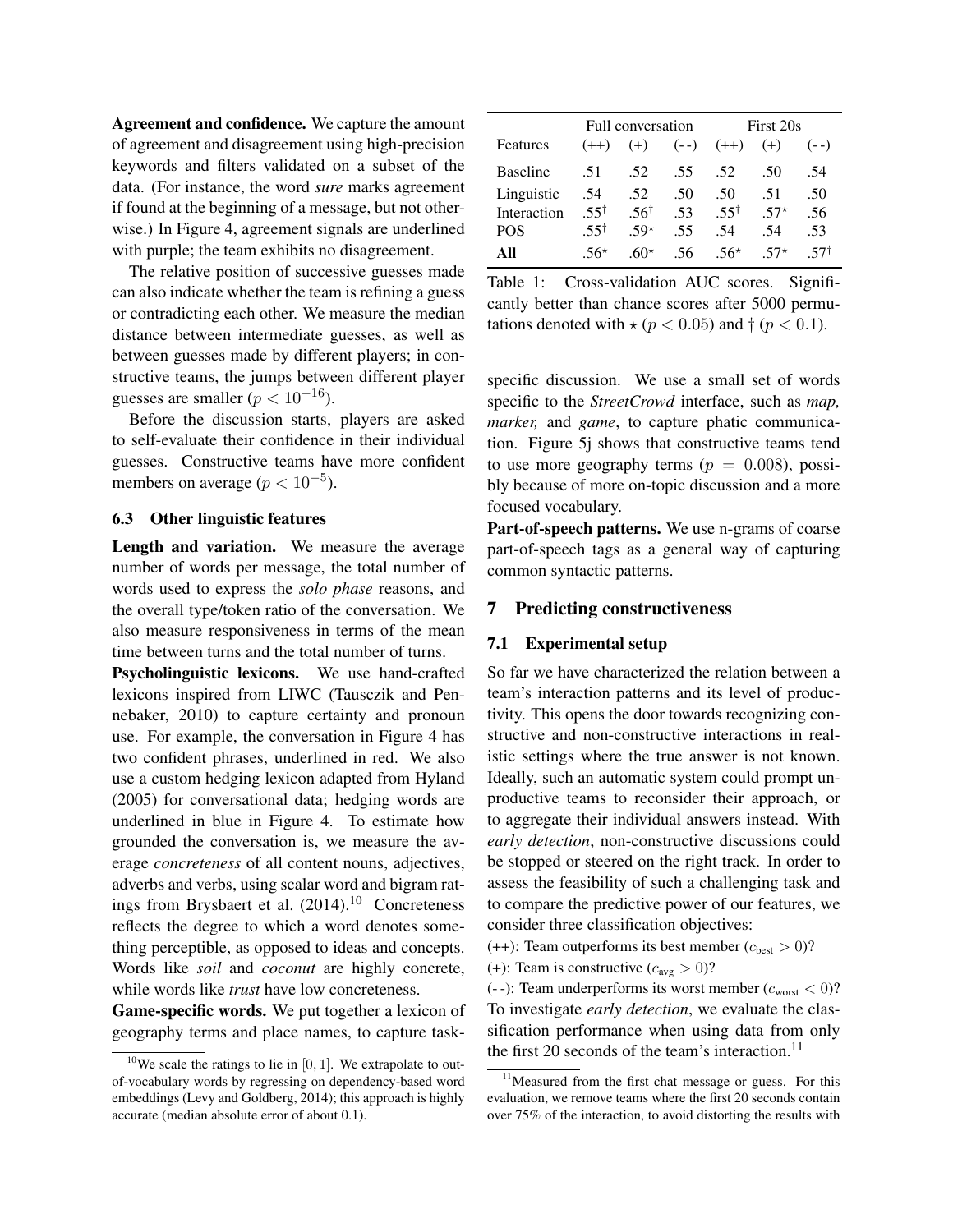Since all three objectives are imbalanced (Figure 2), we use the area under the ROC curve (AUC) as the performance metric, and we use logistic regression models. We perform 20 iterations of puzzle-aware shuffled train-validation splitting, followed by 5000 iterations on the best models, to estimate variance. This ensures that the models don't learn to overfit puzzle-specific signals. The combined model uses weighted model averaging. We use grid search for regularization parameters, feature extraction parameters, and combination weights.

#### 7.2 Discussion of the results (Table 1)

We compare to a baseline consisting of the team size, average number of messages per player, and conversation duration. For comparison, a bag-ofwords classifier does no better than chance and is on par with the baseline. We refer to idea flow and interaction dynamics features (Section 6.2) as *Interaction*, and to linguistic and lexical features (Section 6.3) as *Linguistic*. The combination model including baseline, interaction, linguistic and part-ofspeech n-gram features, is consistently the best and significantly outperforms random guessing (AUC .50) in nearly all settings. While overall scores are modest, the results confirm that our conversational analysis framework has predictive power, and that the high-stakes task of *early prediction* is feasible. The language used when introducing and adopting ideas, together with balance and language matching features, are selected in nearly all settings. The least represented class (- -) has the highest variance in prediction, suggesting that more data collection is needed to successfully capture extreme cases. Useful POS patterns capture the amount of proper nouns and their contexts: proper nouns at the end of messages are indicative of constructiveness, while proper nouns followed by verbs are a negative feature. (The constructive discussion shown in Figure 4 has most proper nouns at the end of messages.)

A manual error analysis of the false positives and false negatives where our best model is most confident points to games with very short conversations and spelling mistakes, confirming that the noisy data problem causes learning and modeling difficulties.

#### 8 Conclusions and Future Work

We developed a framework based on conversational dynamics in order to distinguish between productive and unproductive task-oriented discussions. By applying it to an online collaborative game we designed for this study, we reveal new interactions with conversational patterns. Constructive teams are generally well-balanced on multiple aspects, with teammembers participating equally in proposing ideas and making guesses and showing little asymmetry in language matching. Also, the flow of ideas between teammates marks predictive linguistic cues, with the most constructive teams using fewer hedges when introducing and adopting ideas.

We show that such cues have predictive power even when extracted from the first 20 seconds of the conversations. In future work, improved classifiers could lead to a system that can intervene in non-constructive discussions early on, steering them on track and preventing wasted time.

Further improving classification performance on such a difficult task will hinge on better conversation processing tools, adequate for the domain and robust to the informal language style. In particular, we plan to develop and evaluate models for idea flow and (dis)agreement, using more advanced features (e.g., from dependency relations and knowledge graphs).

The *StreetCrowd* game is continuously accumulating more data, enabling further development on conversation analysis. Our full control over the game permits manipulation and intervention experiments that can further advance research on teamwork. In future work, we envision applying our framework to settings where teamwork takes place online, such as open-source software development, Wikipedia editing, or massive open online courses.

Acknowledgements We are particularly grateful to Bob West for the poolside chat that inspired the design of the game, to Daniel Garay, Jinjing Liang and Neil Parker for participating in its development, and to the numerous passionate players. We are also grateful to Natalya Bazarova, David Byrne, Mala Gaonkar, Lillian Lee, Sendhil Mullainathan, Andreas Veit, Connie Yuan, Justine Zhang and the anonymous reviewers for their insightful suggestions. This work was supported in part by a Google Faculty Research Award.

teams who make their decision early, but take longer to submit. The 20 second threshold was chosen as a trade-off in terms of how much interaction it covers in the games.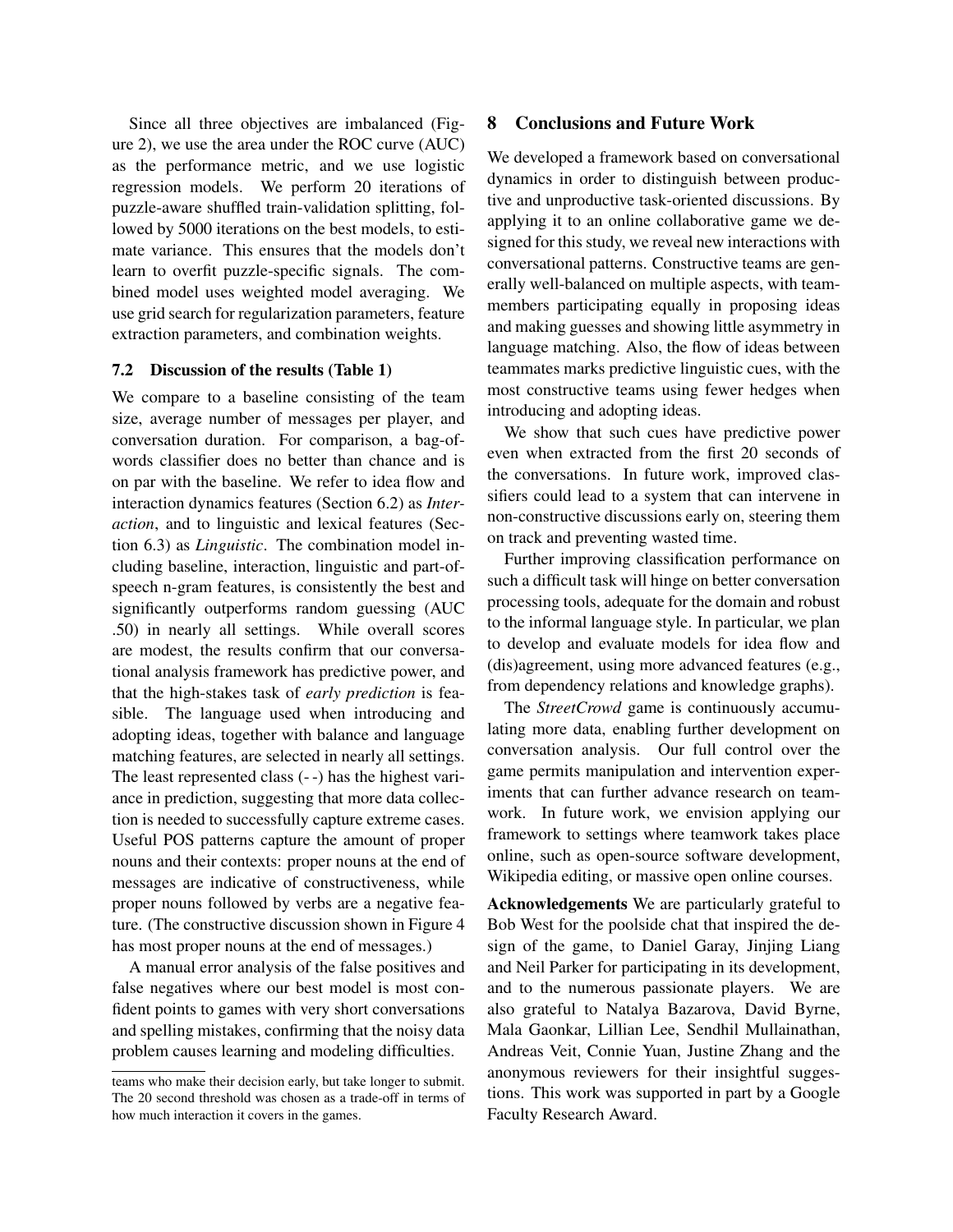## References

- Anne H Anderson, Miles Bader, Ellen Gurman Bard, Elizabeth Boyle, Gwyneth Doherty, Simon Garrod, Stephen Isard, Jacqueline Kowtko, Jan McAllister, and Jim Miller. 1991. The HCRC map task corpus. *Language and speech*, 34(4):351–366.
- Alex Bavelas. 1950. Communication patterns in taskoriented groups. *Journal of the Acoustical Society of America*.
- Marc Brysbaert, Amy Beth Warriner, and Victor Kuperman. 2014. Concreteness ratings for 40 thousand generally known English word lemmas. *Behavior Research Methods*, 46(3):904–911.
- Derrick Coetzee, Seongtaek Lim, Armando Fox, Bjorn Hartmann, and Marti A Hearst. 2015. Structuring interactions for large-scale synchronous peer learning. In *Proceedings of CSCW*.
- Jonathon N Cummings and Rob Cross. 2003. Structural properties of work groups and their consequences for performance. *Social Networks*, 25(3):197–210.
- Cristian Danescu-Niculescu-Mizil, Michael Gamon, and Susan Dumais. 2011. Mark my words! Linguistic style accommodation in social media. In *Proceedings of WWW*.
- Cristian Danescu-Niculescu-Mizil, Lillian Lee, Bo Pang, and Jon Kleinberg. 2012. Echoes of power: Language effects and power differences in social interaction. In *Proceedings of WWW*.
- Micha Elsner and Eugene Charniak. 2010. Disentangling chat. *Computational Linguistics*, 36(3):389– 409.
- Heather Friedberg, Diane Litman, and Susannah BF Paletz. 2012. Lexical entrainment and success in student engineering groups. In *Proceedings of the Spoken Language Technology Workshop*.
- Harold Guetzkow and Herbert A Simon. 1955. The impact of certain communication nets upon organization and performance in task-oriented groups. *Management Science*, 1(3-4):233–250.
- Ken Hyland. 2005. *Metadiscourse: Exploring interaction in writing*. Continuum.
- Peter J Jordan, Neal M Ashkanasy, Charmine EJ Härtel, and Gregory S Hooper. 2002. Workgroup emotional intelligence: Scale development and relationship to team process effectiveness and goal focus. *Human Resource Management Review*, 12(2):195–214.
- Malte F Jung, Jan Chong, and Larry Leifer. 2012. Group hedonic balance and pair programming performance: affective interaction dynamics as indicators of performance. In *Proceedings of SIGCHI*.
- Malte F Jung. 2011. *Engineering team performance and emotion: Affective interaction dynamics as indicators*

*of design team performance*. Ph.D. thesis, Stanford University.

- Gregory E Kersten and Grant Zhang. 2003. Mining inspire data for the determinants of successful internet negotiations. *Central European Journal of Operations Research*, 11(3).
- Walter S Lasecki, Christopher D Miller, Adam Sadilek, Andrew Abumoussa, Donato Borrello, Raja Kushalnagar, and Jeffrey P Bigham. 2012. Real-time captioning by groups of non-experts. In *Proceedings of UIST*.
- Patrick R Laughlin and John Adamopoulos. 1980. Social combination processes and individual learning for six-person cooperative groups on an intellective task. *Journal of Personality and Social Psychology*, 38(6):941.
- Omer Levy and Yoav Goldberg. 2014. Dependencybased word embeddings. In *Proceedings of ACL*.
- Elijah Mayfield, Michael Garbus, David Adamson, and Carolyn Penstein Rosé. 2011. Data-driven interaction patterns: Authority and information sharing in dialogue. In *Proceedings of AAAI Fall Symposium on Building Common Ground with Intelligent Agents*.
- Elijah Mayfield, David Adamson, Alexander Rudnicky, and Carolyn Penstein Rosé. 2012. Computational representation of discourse practices across populations in task-based dialogue. In *Proceedings of ICIC*.
- Vlad Niculae, Srijan Kumar, Jordan Boyd-Graber, and Cristian Danescu-Niculescu-Mizil. 2015. Linguistic harbingers of betrayal: A case study on an online strategy game. In *Proceedings of ACL*.
- Kate G Niederhoffer and James W Pennebaker. 2002. Linguistic style matching in social interaction. *Journal of Language and Social Psychology*, 21(4):337– 360.
- Olutobi Owoputi, Brendan O'Connor, Chris Dyer, Kevin Gimpel, Nathan Schneider, and Noah A Smith. 2013. Improved part-of-speech tagging for online conversational text with word clusters. In *Proceedings of NAACL*.
- David Reitter and Johanna D Moore. 2007. Predicting success in dialogue. In *ACL*, volume 45, page 808.
- Alan Ritter, Colin Cherry, Bill Dolan, et al. 2010. Unsupervised modeling of Twitter conversations. In *Proceedings of NAACL*.
- Nicholas C Romano Jr and Jay F Nunamaker Jr. 2001. Meeting analysis: Findings from research and practice. In *Proceedings of HICSS*.
- Marina Sokolova and Guy Lapalme. 2012. How much do we say? Using informativeness of negotiation text records for early prediction of negotiation outcomes. *Group Decision and Negotiation*, 21(3):363–379.